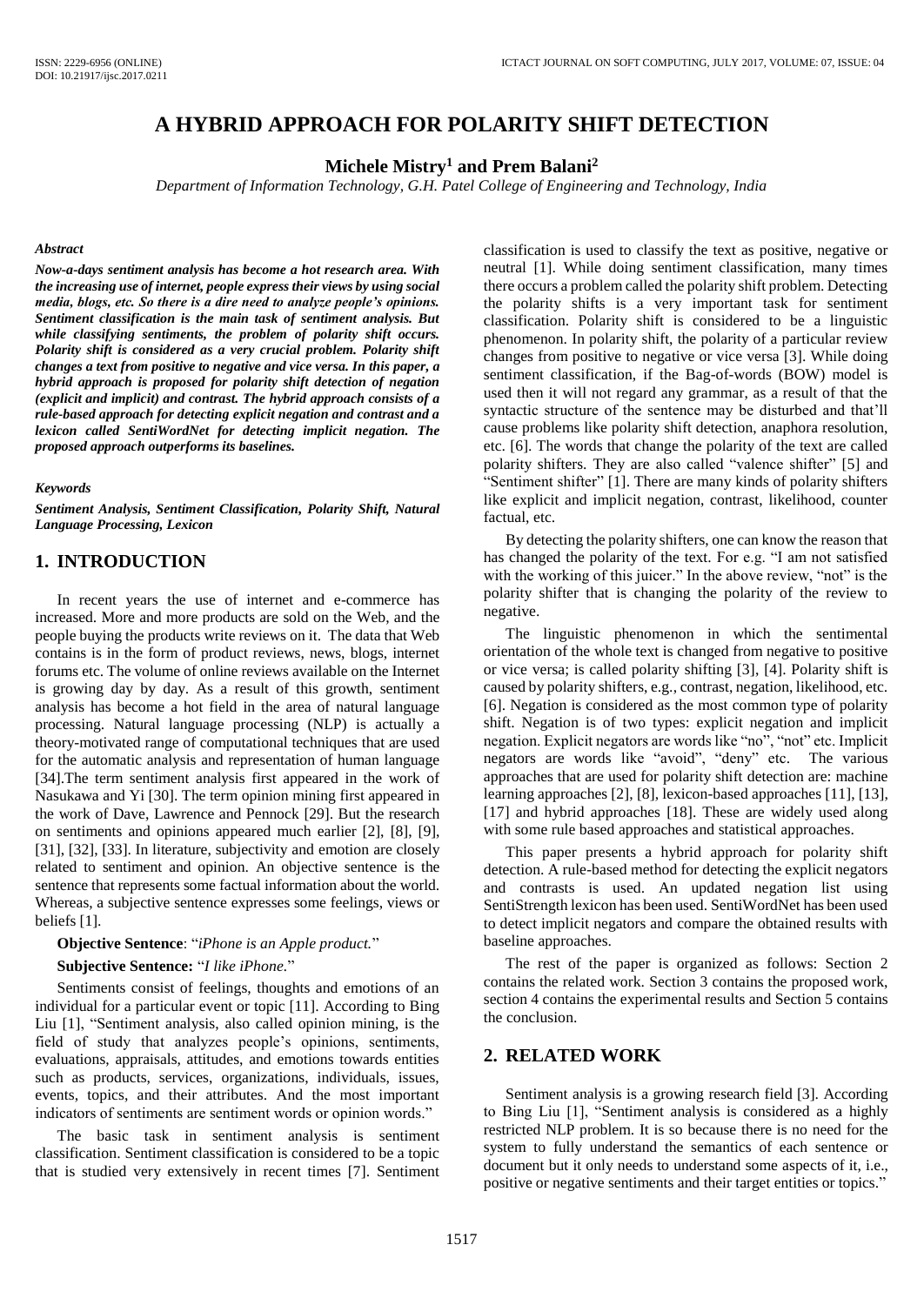Sentiment classification is considered as the basic task of sentiment analysis [4]. The goal of sentiment classification is to classify the sentiments. E.g. positive, negative and neutral. The methods used for sentiment classification are: machine learning approaches [2],[8], lexicon-based approaches[11],[13],[17] and hybrid approaches[18].

According to Yi, Jeonghee, et al. [35], the two challenging aspects of sentiment analysis are: "Even though the overall opinion about a topic is useful; only a part of information is of interest. The document level sentiment classification fails to detect sentiment about individual aspects of the topic. And associating the extracted sentiment to a specific topic is difficult." But in [29], according to Dave, Kushal, Steve Lawrence, and David M. Pennock; most of the statistical algorithm perform poorly in this respect.

In the machine learning approach, classifiers are built from labeled instances of texts or sentences, which is the supervised classification task [2]. Machine learning approaches need trained data and they are domain specific. Lexicon based methods make use of pre-built lexicons of words weighted with their sentiment orientations to determine the overall sentiment of a given text [15]. They don't need training data. And can be used for a wide range of domains [15]. Sentiment classification can be performed at following levels:

- Document Level
- Sentence Level
- Phrase Level
- Aspect Level

The task at document level is to classify whether a whole opinion document expresses a positive or negative sentiment [2]. The task at sentence level is to determine whether each sentence expresses a positive, negative or neutral opinion. According to Bing Liu [1], "There is no fundamental difference between document and sentence level classifications because sentences are just short documents. But some researches often make assumptions about sentence-level analysis. One assumption is that a sentence usually contains a single opinion (although not true in many cases)." A document contains multiple opinions. The task at phrase level is to determine the opinion that is being expressed by a phrase [28]. Aspect level performs fine-grained analysis. Aspect level directly looks at the opinion itself. It is based on the idea that an opinion consists of a sentiment (positive or negative) and a target (of opinion) [1].

Document level and sentence level sentiment classification is considered very challenging. The aspect level is considered as even more difficult than these two [1]. The aspect level classification is fine-grained.

In literature, many attempts have been made to solve the sentiment classification problem. Polarity shifting is a challenging problem in sentiment classification. It plays a crucial role in sentiment classification. Its focus is on subjectivity analysis with changing polarities, intensities and ranking [37]. In polarity shifting the sentiment orientation of the whole text is different from its containing words [10]. In literature, some researchers have focused on polarity analysis where an opinion is regarded as highly positive, positive, negative or highly negative [38]. Whereas some others have worked on human emotions e.g. happy or sad to take appropriate actions from the analyzed content [39].

Usually it is difficult to capture the sentiment reversion caused by polarity shifters in the BOW model, as two sentiment-opposite texts (e.g., "I am happy with this phone" and "I am not happy with this phone") are regarded to be very similar in the BOW representation [3]. The two main steps for considering polarity shift are: 1) Detecting polarity shifted words or sentences. 2) Designing specific classification algorithms. The different kinds of polarity shifters should be handled in different ways. According to [3], "Negation is able to shift the sentiment polarity within the phrase." The early work on polarity shifting focuses on negation [2], [11], [26], [21].

According to Li et al. [6], the polarity shifters are distributed as shown in the Table.1. The graphical depiction Table.1 is also shown. The Fig.1 shows the distribution of the polarity shifters according to the statistics conducted by Li et al. in [6].

In literature, there are two main types of methods for document and sentence level: term counting methods and machine learning methods [4]. In term counting methods the scores of the content words or phrases are summed up and the overall sentiment is obtained, according to the manually-collected or external lexical dictionaries [8], [27]. Whereas in machine learning methods, a piece of text is represented by a bag-of-words (BOW) model and then machine learning algorithms are used for classification [2]. Generally the machine learning methods are considered to be more effective for sentiment classification [36]. But, it is not easy to handle polarity shift based on the BOW model [36]. The way to handle polarity shift is different for both the methods. In [11], [14], [23], [24]; for aspect level sentiment analysis, polarity shift problem was considered by both corpus and lexicon based method.

The term-counting methods are relatively easy to modify to include polarity shift. This is done by directly reversing the sentiment of polarity-shifted words and then summing up the sentiment score word by word [5], [20], [25], [26]. In literature, machine learning methods are more widely used compared to term counting methods for sentiment classification. But integrating the information about polarity shift into BOW model in such methods is difficult. And they achieve much better performance compared to term counting approaches [2], [26]. They have also been adopted for complicated scenarios like domain adaption [19], multi-domain learning [16] and semi-supervised learning [12], [22] for sentiment classification.

| <b>Polarity Shifting</b><br><b>Structures</b> | <b>Trigger</b><br><b>Words/Phrases</b> | <b>Distribution</b><br>(%) |
|-----------------------------------------------|----------------------------------------|----------------------------|
| <b>Explicit Negation</b>                      | not, no, without                       | 37                         |
| <b>Contrast Transition</b>                    | but, however,<br>unfortunately         | 20                         |
| <b>Implicit Negation</b>                      | avoid, hardly                          | 7                          |
| False Impression                              | look, seem                             | 6                          |
| Likelihood                                    | probably, perhaps                      | 5                          |
| Counter-factual                               | should, would                          | 5                          |
| Exception                                     | the only                               | 5                          |
| Until                                         | until                                  | 3                          |

Table.1. Statistics on various polarity shifting structures

Many approaches have been proposed for polarity shift detection. They are: Lexicon-based and machine learning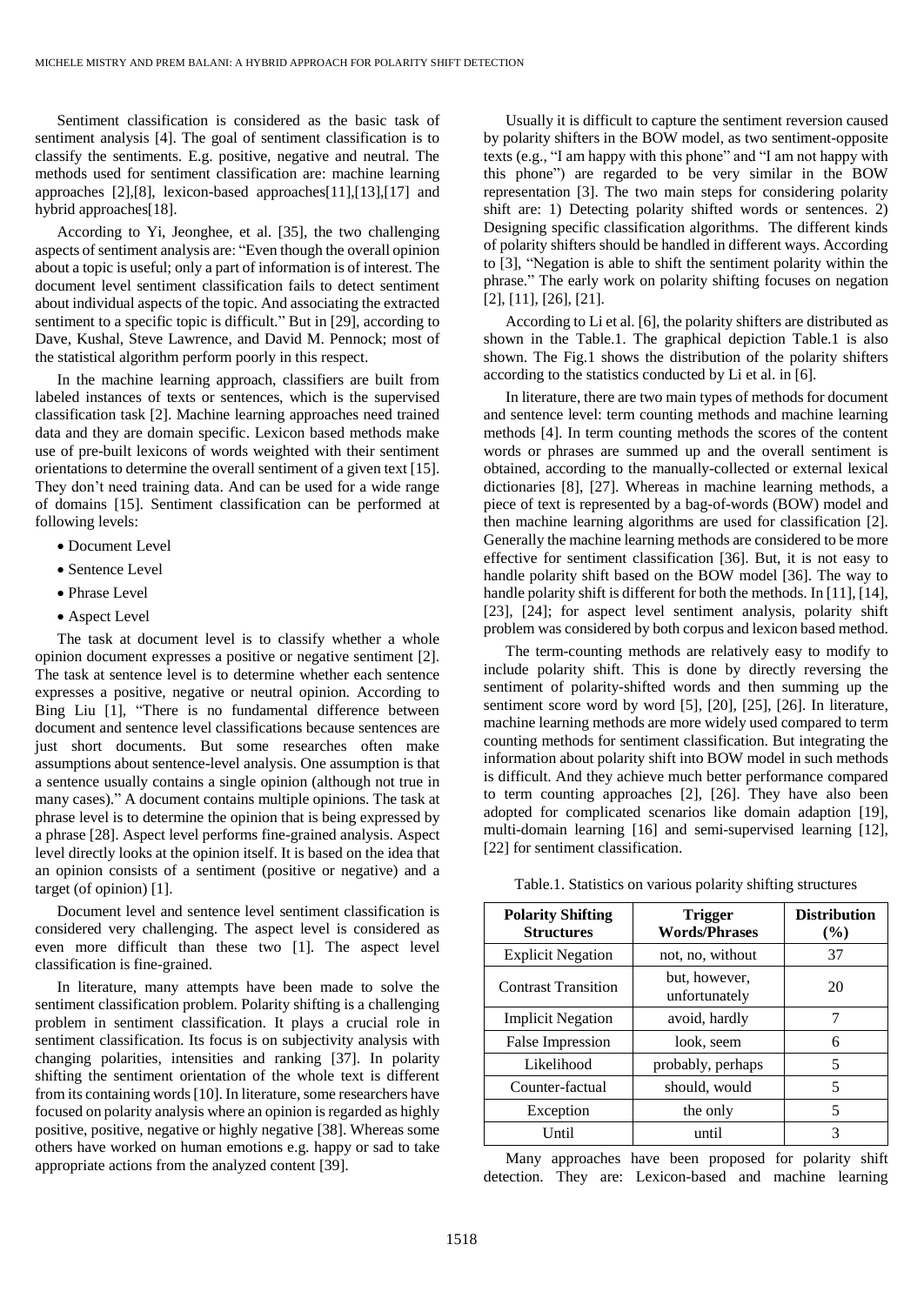approaches. Some researchers have proposed rule based and statistical based approaches, whereas some are using dual training algorithm, term counting algorithm with polarity shifting and sentence polarity shift algorithm. But according to [3], [7] the improvement is less, as the different kinds of polarity shifters have to be considered.

# **3. PROPOSED WORK**

The proposed hybrid approach uses two techniques; a lexicon called SentiWordNet and a Rule-based approach. As hybrid approaches are combination of approaches; they have more advantage. The polarity shifters are considered with negators (explicit and implicit) and contrast. Because negation and contrast are the polarity shifters that are mostly found in a review text [2][5].

Explicit negators are negators that can be easily detected. Explicit negators have explicit hint. E.g. "I am not satisfied with this product." Here the word "not" is the explicit negator. Implicit negators don't have any explicit hint. The context behind the word should be known while detecting implicit negators. e.g.

- 1. "Buying this product is waste of money."
- 2. "Throw the waste in the dustbin."

In example 1, "waste" is an implicit negator as it does not give an explicit hint. But in example 2, the word "waste" has been used in context with the word "rubbish".

The examples for contrast are words like "but", "however", "yet", "unfortunately", "though", "although" and "nevertheless". E.g. I like the phone but I hate it's color". In this example, "but" indicates contrast.

The Fig.1 shows the proposed approach First the datasets have been preprocessed. The various parts of speech have been detected and some stops words have been eliminated. Stop words are those words that convey no meaning on some text. E.g. "The who". Here there is no need of "the" before "who". So "the" has to be eliminated. The hybrid approach consists of a rule-based approach and a lexicon called SentiWordNet. Normally SentiWordNet uses unigram features but in this approach SentiWordNet has been incorporated with bigram features. E.g. "I am not unhappy". In this example, if unigram features are considered then just a single word will be considered like  $\{I\}$ ,  $\{\text{am}\}$ ,  $\{\text{not}\}$ ,  $\{\text{unhappy}\}$ . But if bigram features are considered then the review can be divided as {I, am}, {am, not}, {not, unhappy}. As it is seen, "not unhappy" means "happy" but if unigram features are considered the words "not" and "unhappy" will be considered separately and the review will be called negative but actually it is positive. Because of this reason we've used bigram features. As bigram features will detect {not, unhappy} together and thereby the review will be correctly classified as a positive review. This is helpful for improving the accuracy. Furthermore, a Rule-based approach has been used for identifying the explicit and implicit negators. The list of explicit negators given in [3] has been updated by using SentiStrength [42] lexicon. The list contains negators like {"no", "not", "n't", "none", "nobody", "nothing", "never", "hardly", "seldom" and "without", "aren't", "cannot", "cant", "couldnt", "dont", "isnt", "wont", "wouldnt"}. SentiStrength has been used as it is very useful to detect polarity shifters from twitter data. Finally all the polarity

shifters (negation and contrast) have been extracted from the reviews.



Fig.1. Proposed Approach

# **4. EXPERIMENTAL STUDIES**

### **4.1 EXPERIMENTAL SETUP**

Both the baselines and the proposed approach using java technology is evaluated on two different datasets. The first one is Cornell movie reviews [40]. It contains total 10,662 reviews, out of which 5331 positive and 5331 negative snippets/sentences. The second dataset is the Healthcare Reform (hcr) dataset [41]. It contains tweets with #hcr hashtag on twitter. It is a type of twitter dataset. It has 839 annotated reviews out of which 172 are positive, 464 are negative and 204 are neutral.

### **4.2 EXPERIMENTAL RESULTS**

Both baselines and approach is evaluated using SentiWordNet with bigram features and rule-based approach with updated list of negators using SentiStrength. The results obtained from evaluating baselines and the proposed approach have been compared with each other. For baselines, SentiWordNet lexicon, Rule-based approach for detecting just negators and rule-based polarity shift approach were considered. The results are shown in the Table.2.

Table.2. Performances of baselines and proposed approach

| <b>Methods</b>               | <b>Accuracy for Cornell</b><br>movie reviews | <b>Accuracy for</b><br>hcr |
|------------------------------|----------------------------------------------|----------------------------|
| SentiWordNet                 | 58.92 %                                      | 51.2%                      |
| Rule-based                   | 53.15%                                       | 34%                        |
| Rule-based polarity<br>shift | 67.3%                                        | 53.9%                      |
| <b>HAPSD</b>                 | 71.81%                                       | 61.27%                     |

The proposed approach outperforms the baseline approaches (SentiWordNet, Rule-based approach and Rule-based approach for polarity shift detection of negation and contrast). The performance is calculated using the following formula:

$$
Accuracy = (tp+tn)/(tp+tn+fp+fn)
$$
 (1)

where, *tp* - true positive, *tn* - true negative, *fp* - false positive, *fn* false negative.

The comparative analysis of the proposed approach with the baselines is shown in Fig.2. It can be seen that the proposed hybrid approach outperforms the baseline approaches.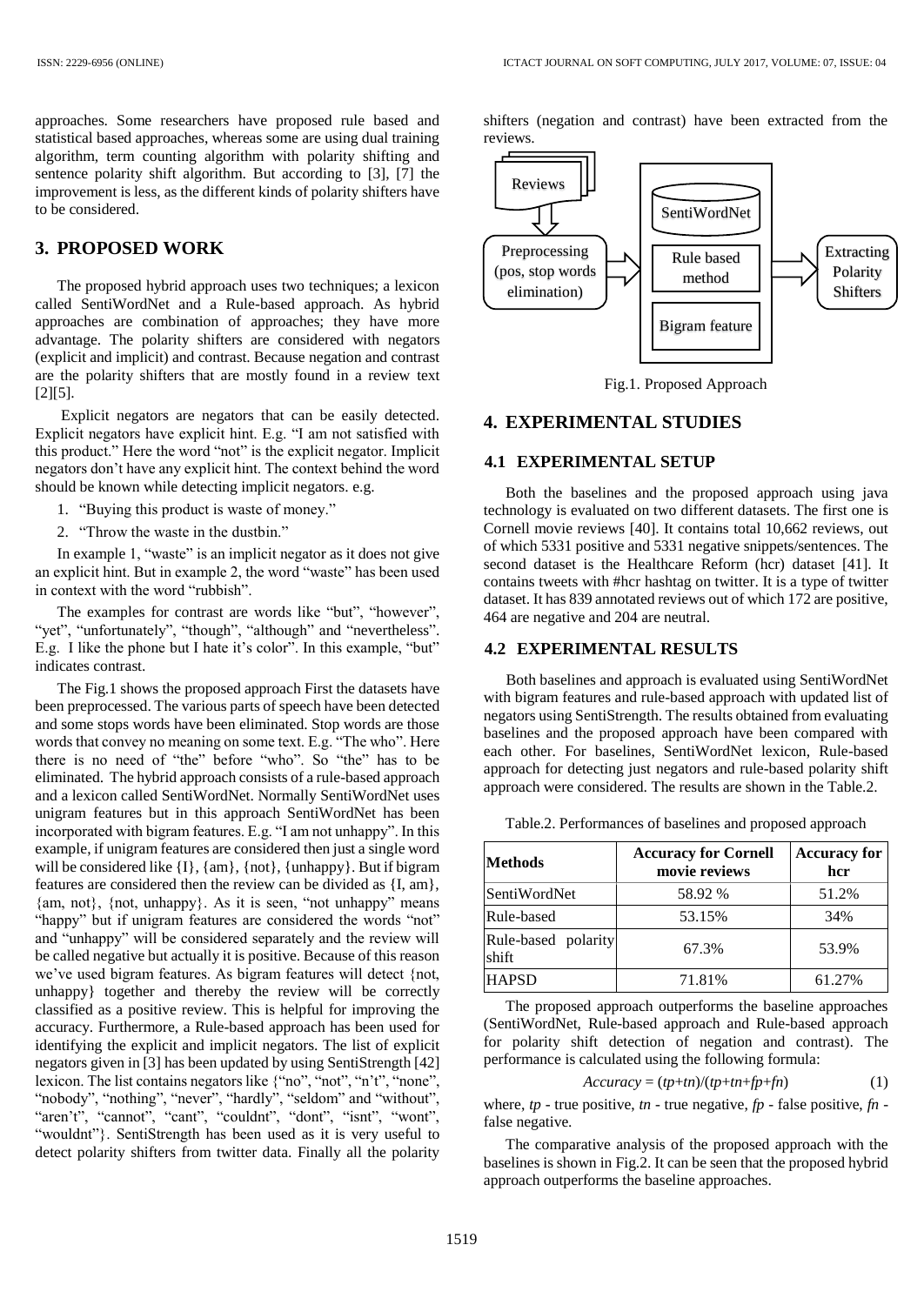

Fig.2. Comparative Results of HAPSD with Baselines by Bar Graph

### **5. CONCLUSION**

This paper proposes a hybrid approach for detecting polarity shifters. The field that analyzes people's opinions and feelings, is called sentiment analysis (opinion mining). Sentiment classification is the main task in sentiment analysis and while classifying using BOW model, the problem of polarity shift occurs. Polarity shift is considered to be a very challenging problem for sentiment classification. It is a type of linguistic phenomenon that changes the text from positive to negative and vice versa. Till now, many approaches like machine learning, lexicon-based and hybrid; have been proposed for sentiment classification and polarity shifting. But researchers say that despite of so many approaches for polarity shift detection, the improvement is very less.

As a result, there is need to develop more approaches. Because there are different types of polarity shifters and each shifter has to be handled in its own way. The proposed approach is a hybrid approach for polarity shift detection. A lexicon called SentiWordNet and a rule-based method have been used. SentiWordNet has been used for detecting implicit negators and rule-based approach for detecting explicit negators and contrast. Bigram features have been incorporated in SentiWordNet. The negation list of the rule-based approach has been updated using a lexicon called SentiStrength. Because of this, polarity shifters in twitter-like data that lack proper grammar can be detected. The proposed approach has been compared with baselines (SentiWordNet, rule-based approach and rule-based approach for polarity shift detection of negators and contrast). It gives higher accuracy as compared to the accuracy of the baselines. The accuracy for Cornell movie review dataset is 71.81% and for hcr dataset, it is 61.27%.

# **REFERENCES**

- [1] Bing Liu, "*Sentiment Analysis and Opinion Mining Synthesis Lectures on Human Language Technologies*", Morgan and Claypool Publishers, 2012.
- [2] Bo Pang, Lillian Lee and Shivakumar Vaithyanathan. "Thumbs up? : Sentiment Classification using Machine Learning Techniques", *Proceedings of ACL Conference on*

*Empirical Methods in Natural Language Processing*, Vol. 10, pp. 79-86, 2002.

- [3] Rui Xia et al., "Polarity Shift Detection, Elimination and Ensemble: A Three-Stage Model for Document-Level Sentiment Analysis", *Information Processing and Management*, Vol. 52, No. 1, pp. 36-45, 2016.
- [4] Rui Xia et al., "Dual Sentiment Analysis: Considering Two Sides of One Review", *IEEE Transactions on Knowledge and Data Engineering*, Vol. 27, No. 8, pp. 2120-2133, 2015.
- [5] Livia Polanyi and Annie Zaenen, "Contextual Lexical Valence Shifters", *Proceedings of the AAAI Spring Symposium on Exploring Attitude and Affect in Text*, pp. 1- 6, 2004.
- [6] Shoushan Li et al., "Sentiment Classification and Polarity Shifting", *Proceedings of the 23rd International Conference on Computational Linguistics Association for Computational Linguistics*, pp. 635-643, 2010.
- [7] Shoushan Li, Zhongqing Wang, Sophia Yat Mei Lee and Chu-Ren Huang, "Sentiment Classification with Polarity Shifting Detection", *Proceedings of IEEE International Conference on Asian Language Processing*, pp. 129-132, 2013.
- [8] Peter D. Turney, "Thumbs Up or Thumbs Down? Semantic Orientation Applied to Unsupervised Classification of Reviews", *Proceedings of 40th Annual Meeting on Association for Computational Linguistics Association for Computational Linguistics*, pp. 417-424, 2002.
- [9] Sanjiv Das and Mike Chen, "Yahoo! for Amazon: Extracting Market Sentiment from Stock Message Boards", *Proceedings of the Asia Pacific Finance Association Annual Conference*, Vol. 35, pp. 1-6, 2001.
- [10] Xiaoqian Zhang, Shoushan Li, Guodong Zhou and Hongxia Zhao, "Polarity Shifting: Corpus Construction and Analysis", *Proceedings of International Conference on Asian Language Processing*, pp. 272-275, 2011.
- [11] Xiaowen Ding, Bing Liu and Philip S. Yu, "A Holistic Lexicon-based Approach to Opinion Mining", *Proceedings of ACM International Conference on Web Search and Data Mining*, pp. 231-240, 2008.
- [12] Xiaojun Wan, "Co-Training for Cross-Lingual Sentiment Classification", *Proceedings of the Joint Conference 47th Annual Meeting of the ACL and 4th International Joint Conference on Natural Language Processing*, Vol. 1, pp. 235-243, 2009.
- [13] Maite Taboada et al., "Lexicon-based Methods for Sentiment Analysis", *Computational Linguistics*, Vol. 37, No. 2, pp. 267-307, 2011.
- [14] Xiaowen Ding and Bing Liu, "The Utility of Linguistic Rules in Opinion Mining", *Proceedings of 30th Annual International ACM SIGIR Conference on Research and Development in Information Retrieval*, pp. 811-812, 2007.
- [15] Hassan Saif, Miriam Fernandez, Yulan He and Harith Alani, "Senticircles for Contextual and Conceptual Semantic Sentiment Analysis of Twitter", *European Semantic Web Conference*, pp. 83-98, 2014.
- [16] Shoushan Li and Chengqing Zong, "Multi-Domain Sentiment Classification", *Proceedings of 46th Annual Meeting of the Association for Computational Linguistics on Human Language Technologies: Short Papers*, pp. 257-260, 2008.